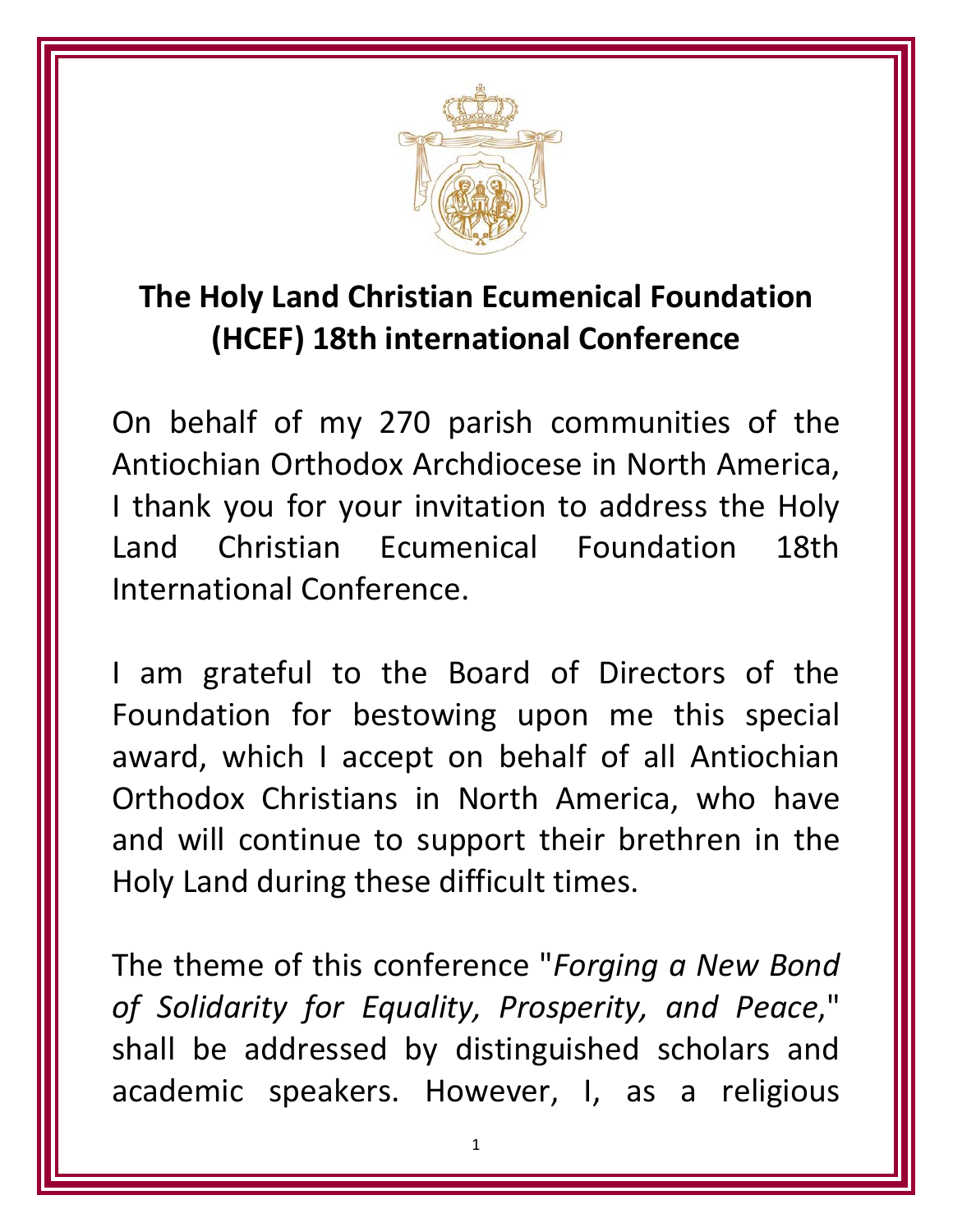leader, would like to make this presentation based on spirituality.

Jerusalem has a special place in my heart. Her suffering people are in my prayers, and I see part of my ministry as one of serving the Palestinian Christian community wherever it may be. I venture to say that **I am Syrian by birth, Lebanese by education, American by citizenship, and Jerusalemite by devotion.** The City of Jerusalem is the earthly font of Christianity, as well as the gathering place of the three monotheistic religions. From all over the world, faithful believers come together to make pilgrimage, worship, and pray, in order to become spiritually uplifted. Christians make their pilgrimage to the Holy Land, in order to imitate the ascension of Christ to the Heavenly Jerusalem.

Since Jerusalem is considered as a place of devotion and sanctity, those who make a pilgrimage to Jerusalem experience the locations of miraculous events that occurred in this holy place. According to us, as Christians, the pilgrimage to Jerusalem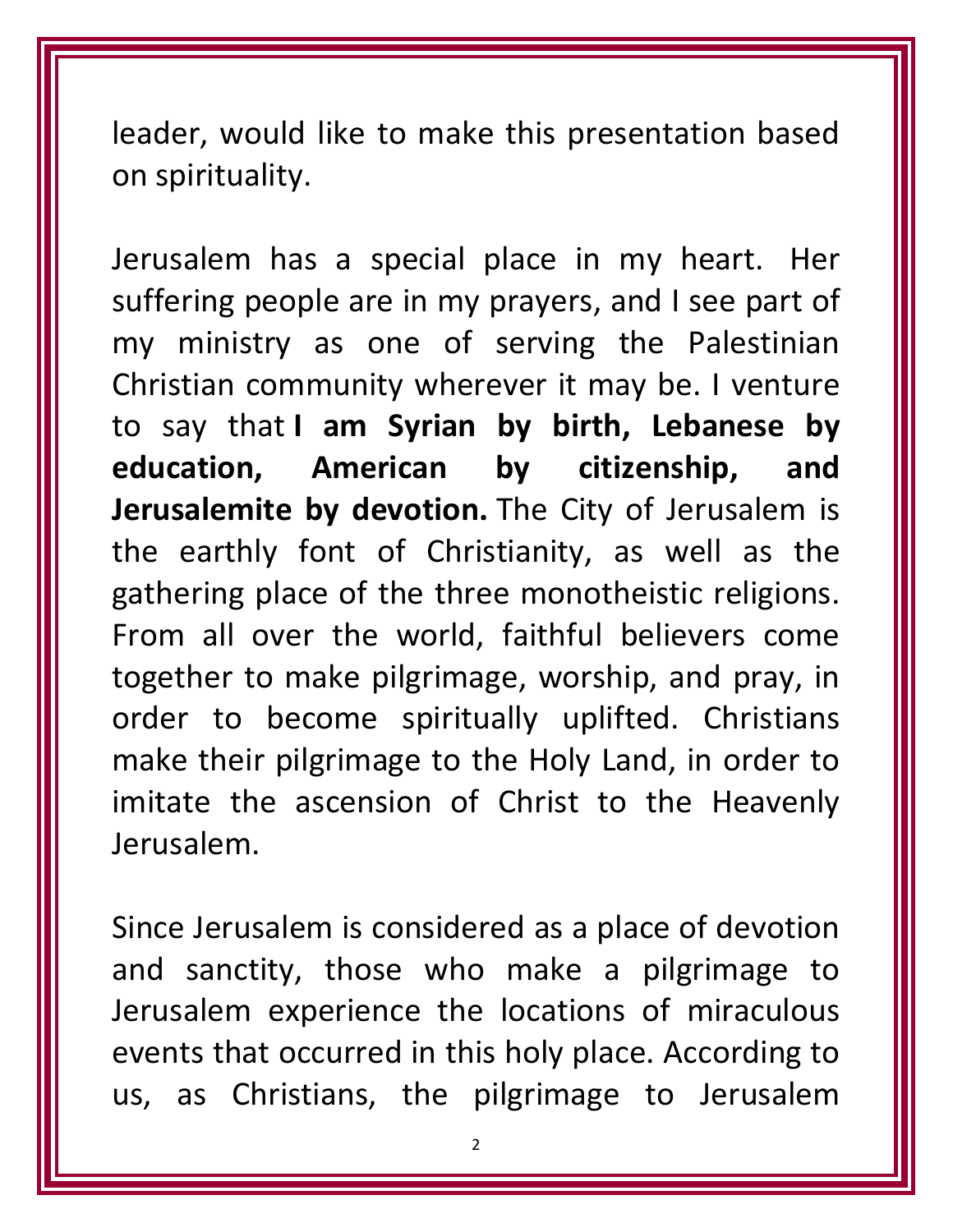celebrates the great Passover, when Christ passed from death to life. The pilgrims dedicate themselves to remembering Christ who gave His life up for all humanity. They strive to ascend to the Holy City where the Logos of God came and dwelt among us, so that they may live in peace. First and foremost, they are called to escape whatever enslaves them, to attain the freedom of a new life.

This award is not bestowed only upon me as a Metropolitan, but upon our Archdiocese, which encompasses faithful believers from all cultures, nationalities, and races. The Antiochian Archdiocese incorporates clergy and laity who came originally from Lebanon, Syria, Palestine, Jordan, Iraq, and Egypt as well as a large number of American converts of all different backgrounds who found their home in our Archdiocese and have adopted Eastern Orthodox Spirituality. In spite of this diversity, all the 270 communities in my Archdiocese worship and minister in North America in concord and harmony. The Archdiocese had made itself the means of combining all members together. This produced one wonderful result.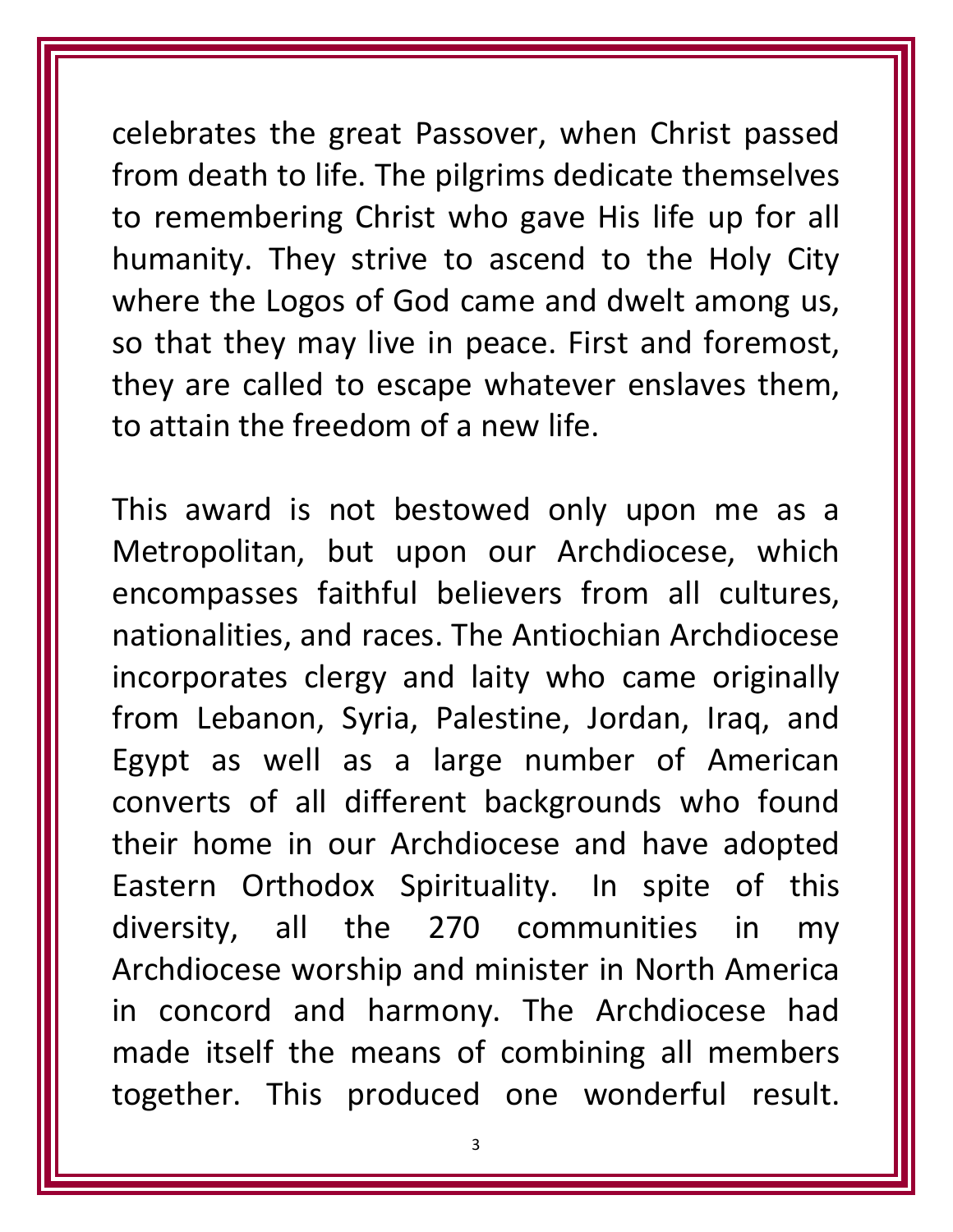Being their mediator, the Orthodox Faith brought them together, doing away with all that estranged them.

For more than a century, the Antiochian Archdiocese has been ministering to the Palestinian communities in North America with open arms, embracing them with genuine love, as beloved children of the Orthodox Church. Since all my congregations are great supporters of the Palestinian people, the Archdiocese did and will not hesitate to employ all means to defend them on all levels.

The theme of this conference serves as a model of the pastoral transformation towards diaconal ministry for the living stones of Jerusalem, i.e., the Arabic‐speaking Christians in the Middle East, who inspire us and remind us of the need to revive Church ministry and outreach. By the providence of God, we are planted in this country to minister and take care of suffering brethren in the Holy Land, with a spirit of love and faith.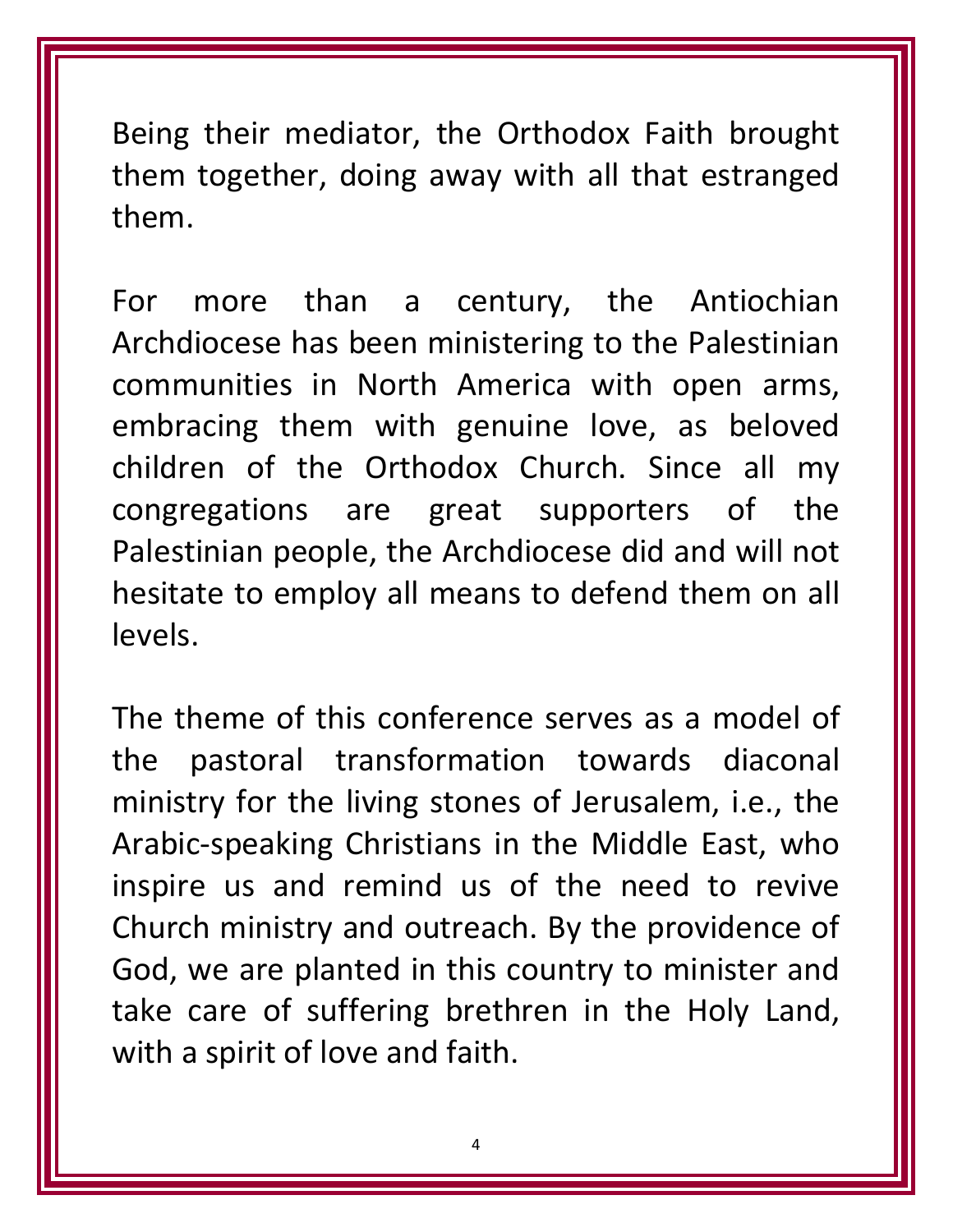It is my hope that this conference and our continuing efforts will entice more and more churches and religious communities to become interested in diaconal ministry and transformation, in order to make God's teachings and dispensation come true among the people of the Holy Land. Since the diaconal ministry is the most important purpose of the faith community in the Church, it is our duty to implore God, the benefactor of our souls and bodies, to recompense the faithful believers of the Holy Land for all their sacrifices throughout history, and to replenish their lives with every good thing for His glory.

In his third book Contra Arians, Saint Athanasius wrote: "As children of God we become merciful, not by being made equal to God, nor becoming in nature and truth benefactors (for it is not our gift to benefit but belongs to God), *but in order that what has accrued to us from God Himself by grace, these things we may impart to others, without making distinctions, but largely towards all extending our kind ministry*. For only in this way, can we anyhow become imitators, and in no other, when we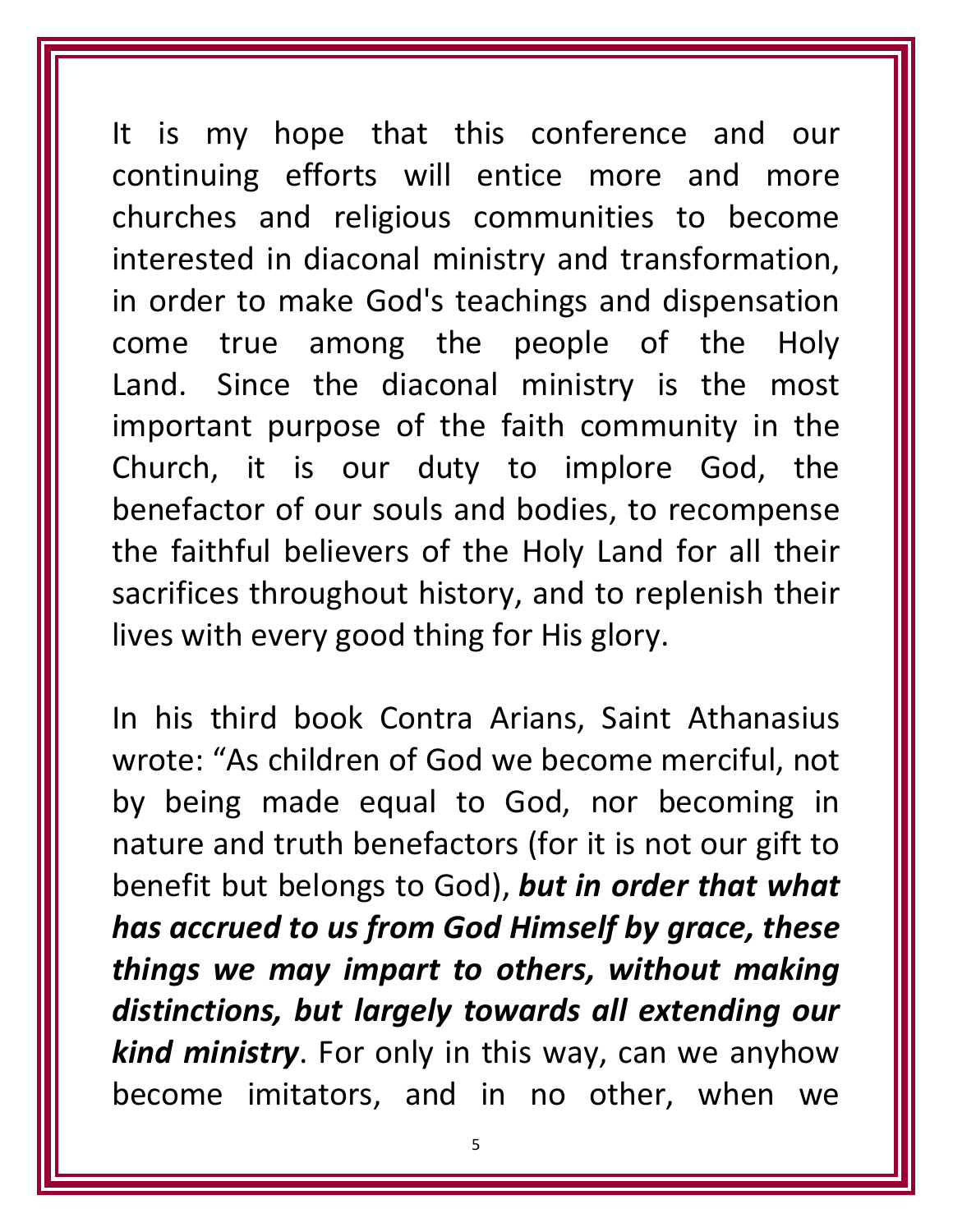minister to others what comes from Him." (Contra Arians 3:19).

For this reasons, the people of faith, we imitators of God, must become active participants in the creation of a solid foundation for our brethren in the Holy Land, so that they may continue to have a life based upon faith, peace, justice, and harmony.

How can we foster ministry to the remaining Christians in the Holy Land? In what way can we cooperate with the Christian Churches and communities to bear witness to Christ in his home?

In order to answer these questions, we have to review the challenges that are facing the Christian communities in the Holy Land. There has been a sequence of serious challenges to the historic presence of the Christian churches, whose presence can be traced back to the time of Christ and His Apostles. Challenges to the Christian presence in the Holy Land, as well as in the Middle East, show that the Christian community is in crisis. Its position is being eroded on several fronts with little human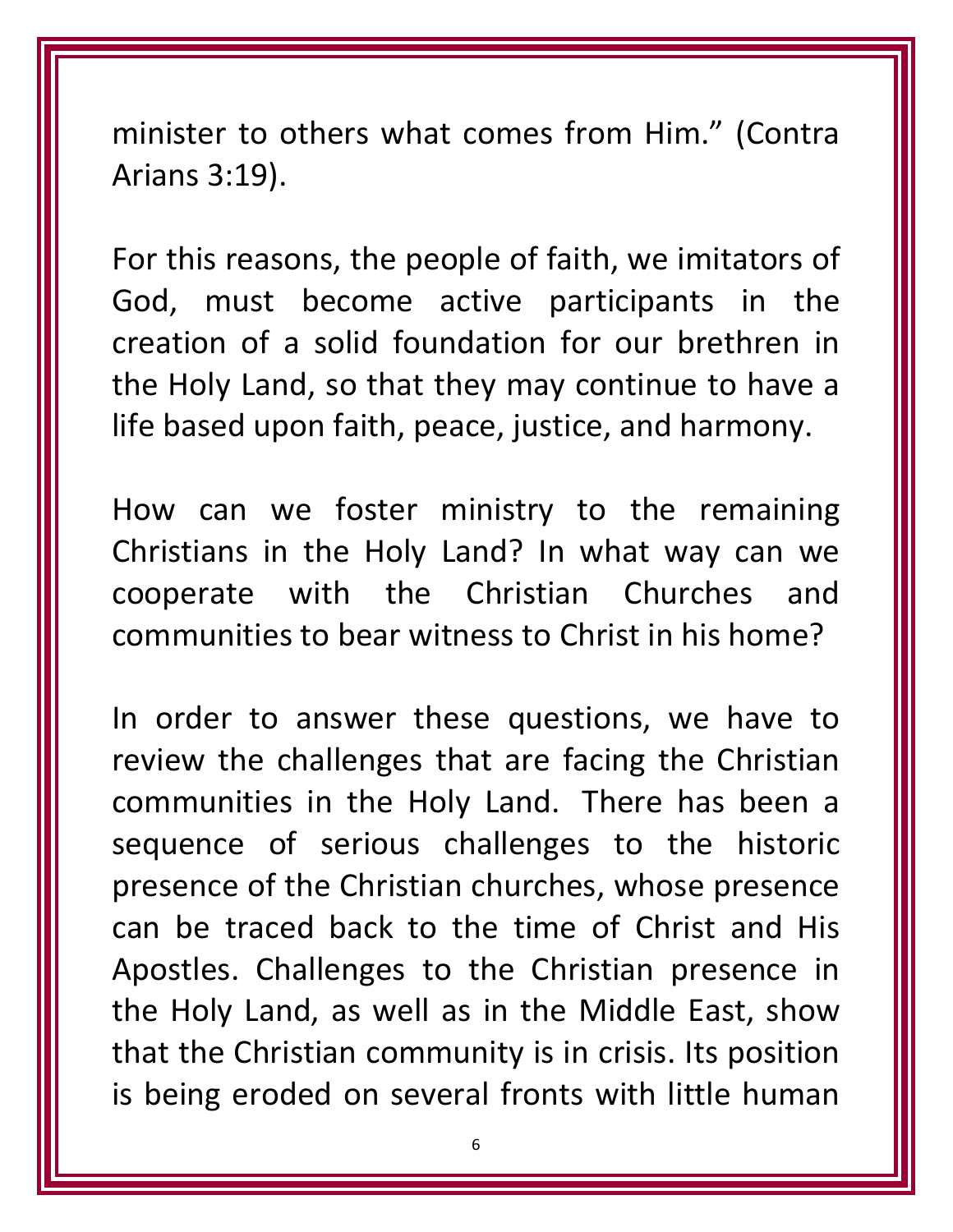prospect of survival. The challenges are numerous, clearly show how the highly charged, complex, and dangerous situation can be solved with world‐wide Christian involvement in the area. Here are some of the challenges that face their presence:

*First*, the most multifaceted Christian problems in the Middle East crisis emerged in part from demographic changes. Demographically, the numbers of Christians have fallen to an unprecedented low level, which is believed to be the community's worst nightmare. Arabic‐speaking Christians live as a minority in a non‐Christian culture. There are also those people who desire to end those Christian features of the Middle East symbolized by the Church.

*Second*, Christians and non‐Christians leave the Holy Land due to the poor economic conditions brought by the strenuous conditions in which they live. These conditions weaken the Church's ability to maintain her presence in the Holy Land, and to continue her ministries of pastoral care, education, welfare and health. Many Churches and non‐profit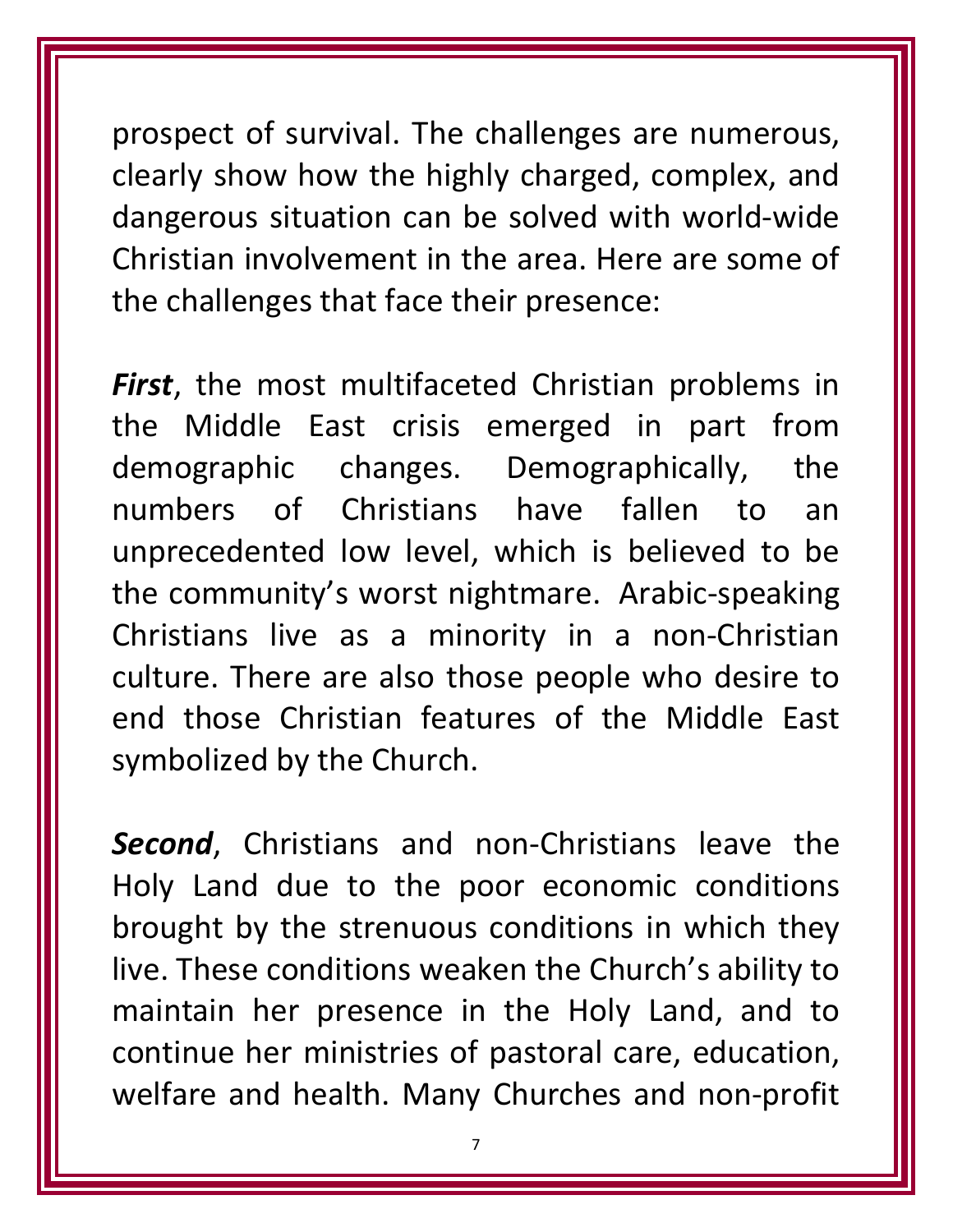organizations provide humanitarian and philanthropic services to refugees and those living in poverty. One such example of difficulties are the tax claims which put the services of the Church at great risk. The heads of Christian Churches in Jerusalem are concerned over the taxation of church buildings and properties.

**Third**, the 'scandals' over the sale or long-term lease of Church properties in the Holy Land. Many Arabic‐speaking communities feel that the properties of their own churches have created a situation in which the fundamental interests of the Christian congregation in Jerusalem are being undermined, and their historic properties are been confiscated, sold, or leased against their wishes. If this trend continues, Christian communities will lose their land and their historic sites. Losing the land means losing their hope. Losing the historic sites means losing history and the original evidence of Christianity. In addition, there have been reported events of churches that have been vandalized such as the Monastery of the Cross; a Baptist Church in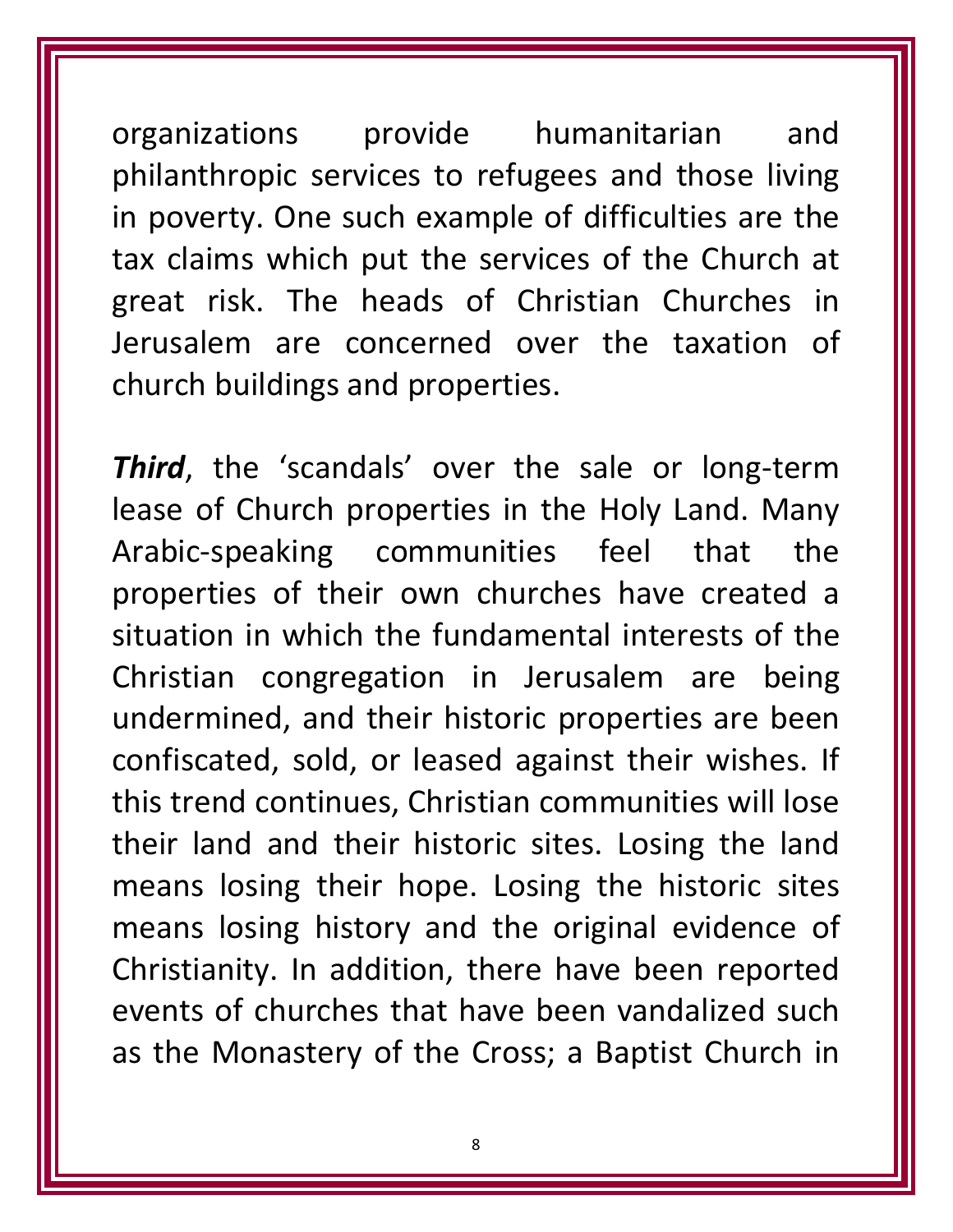central Jerusalem; and various other churches, monasteries, and convents.

*Fourth*, the denial of freedom of worship in the main religious sites. The Church of the Holy Sepulcher and other crucial religious sites are rendered off limits for Christians and non‐Christians outside Jerusalem through a complex network of walls, checkpoints, and security apparatuses. Since East Jerusalem has been cut from the rest of the territories, Christians have been required to obtain special permission to even enter the city of Jerusalem. Christians prevented from entering their churches, monasteries and convents.

*Fifth,* the lack of pastoral and humanitarian care in certain Christian communities. The humanitarian ministry is not something we do occasionally to alleviate certain needs and sufferings as they arise, but rather an integral part of a living Christian community's concern and pastoral care for every human being, and for all those who come within range of its loving care.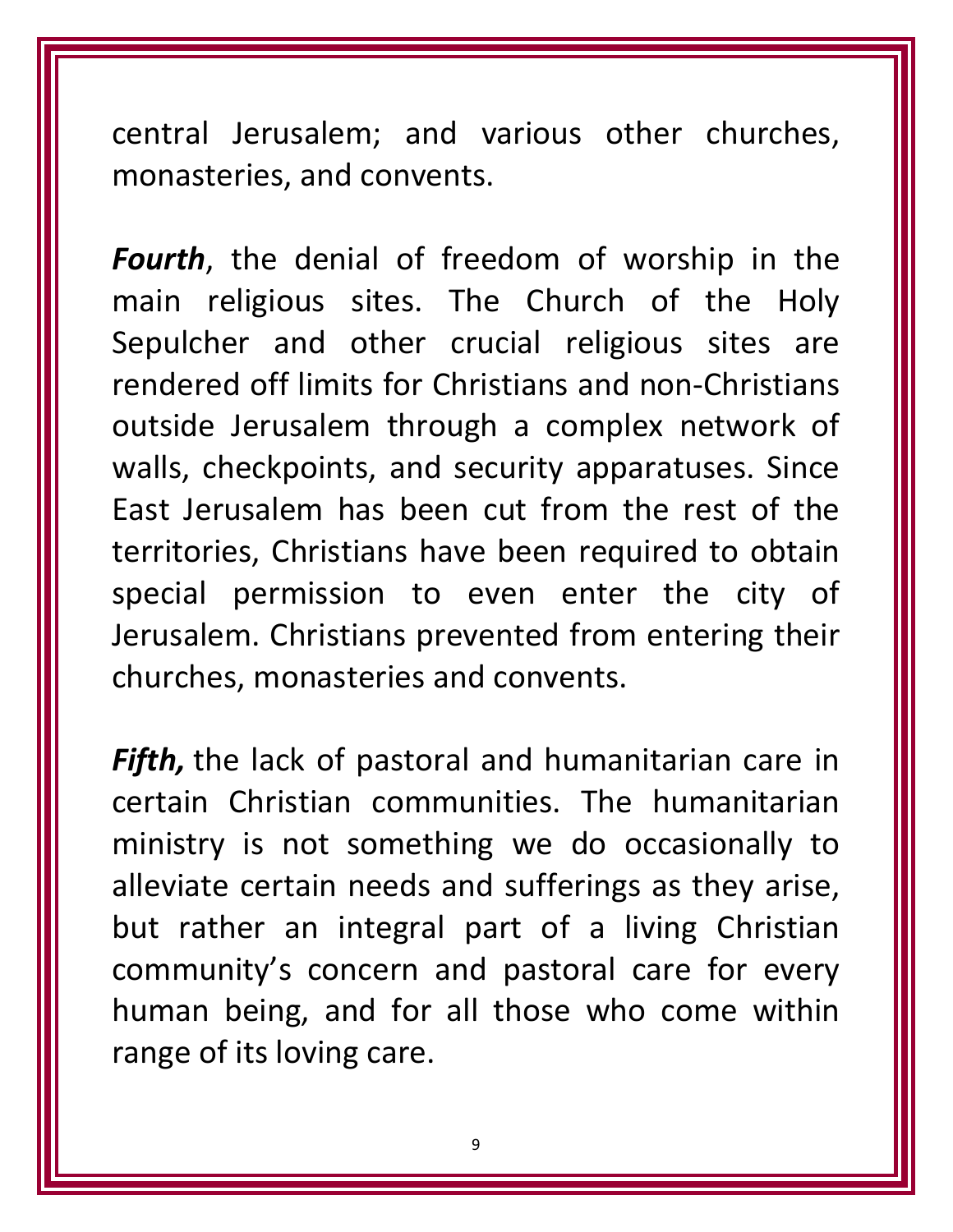Saint Paul, however, said when sin increases, grace abounds more. God does not leave anyone destitute of his providence, but it helps him to overcome all challenges and atrocities. Jesus came to restore grace to every marginalized person, in fact to give it increase, that where sin abounded, grace might more abound. Grace helps the oppressed to overcome the offense, and gives new life.

Having received this grace, the Christians in the Holy Land have a saying: "We live in a land that has already experienced resurrection, so we always have hope." Despite increasing restrictions on their communities and their freedom to worship, that hope lives among certain faithful members persevering, strong and robust, while quietly bearing the yoke of subjugation.

Yet despite these obstacles, it is the grace of God that perseveres the people, through the ongoing presence of and continuing work by the churches, and the ministry of all non‐profit organizations such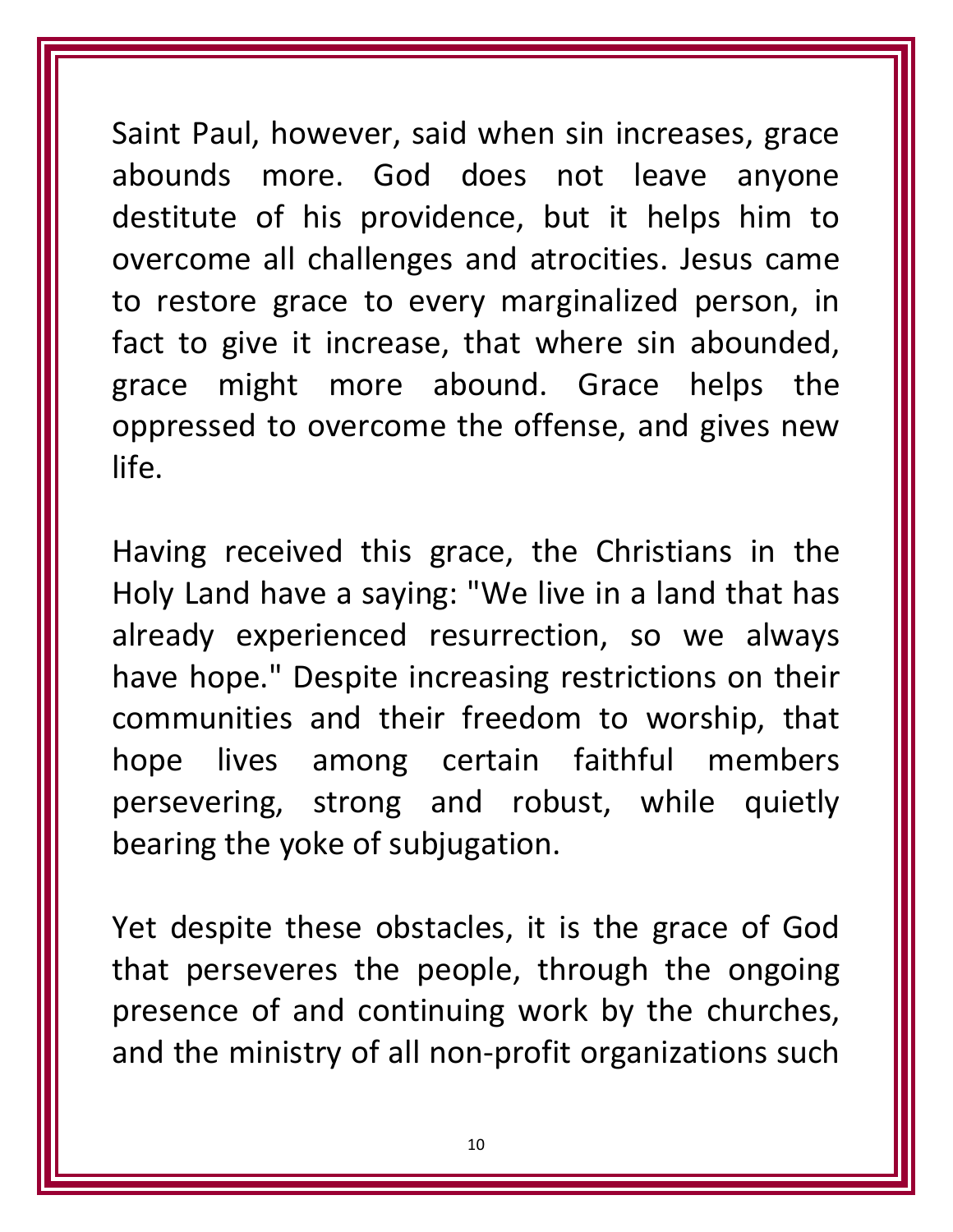as yours, that remain a sign of hope for a different type of resurrection that is yet to come.

Ministry to Palestinian brethren is not an optional action, duty or moral stance in relation to the needy, but an indispensable expression of our faith. Solidarity with the Palestinian people consists in assisting them to overcome their obstacles. It is by fulfilling our ministry to them that we usually minister to our Master and God, the Lord of all.

In reviewing the details of our ministry to them, attention should be turned to developing specific areas of pastoral care. Our solidarity should focus on the following aspects:

- Strengthening their identity: exploring culture and history.
- Promoting leadership development and personality responsibility.
- Fulfilling their needs: eradicating hunger, destitution, and sickness.